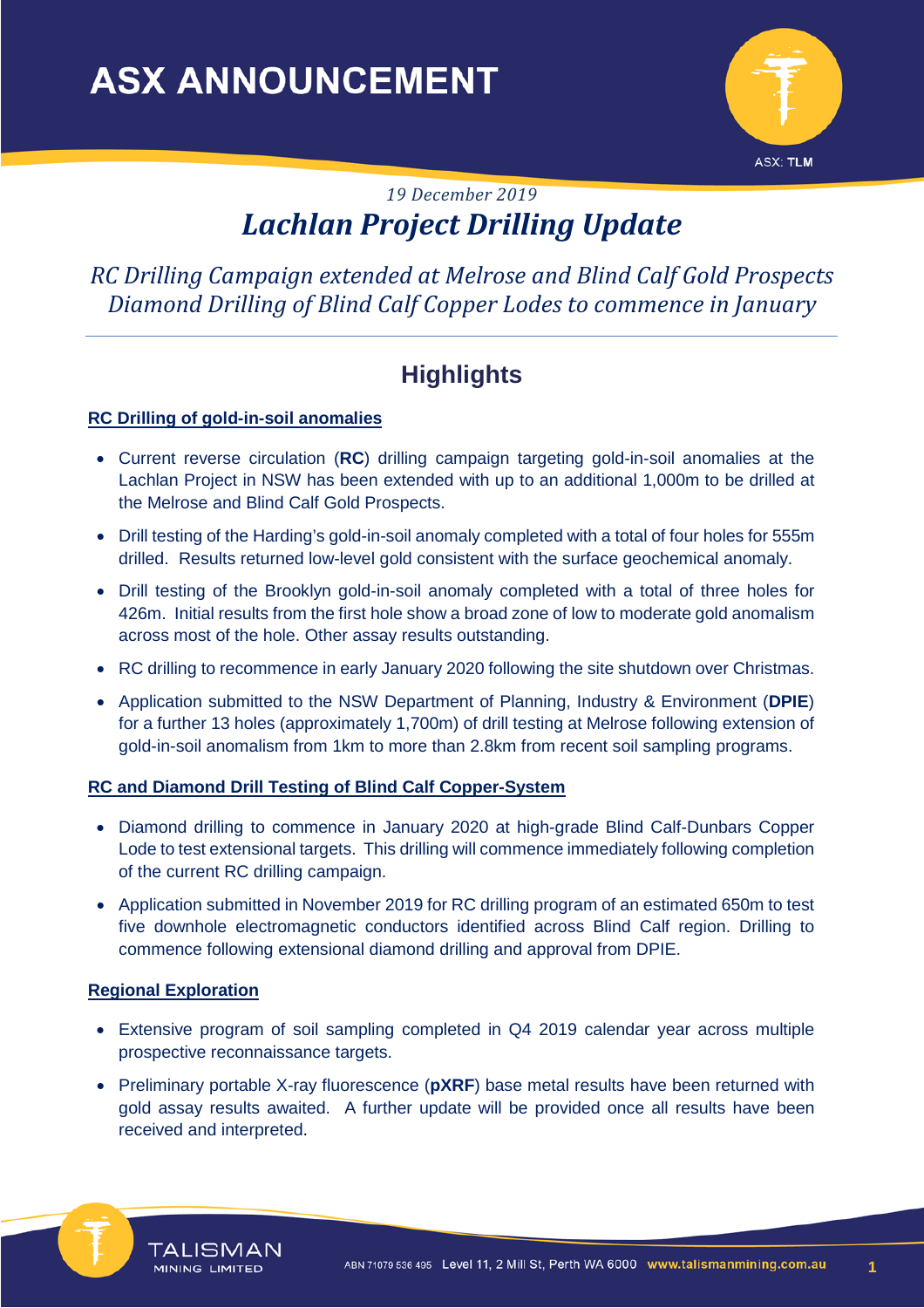

## **Lachlan Copper-Gold Project**

Talisman Mining Ltd (ASX: TLM, **Talisman**) advises that first assay results have been received from an RC drilling program undertaken to test five gold-in soil anomalies across the Southern region of the Lachlan Cu-Au Project (**Lachlan Project**) in NSW (*Appendix 1*). The majority of results from four of the five target areas are still awaited or not yet submitted.

The RC program commenced in early November and is the first drill testing of gold-in-soil geochemical anomalies identified from a regional sampling campaign earlier in the 2019 calendar year. Following an extension to the planned drilling at the Melrose Prospect, it is now anticipated the final drilling of the planned program (at the Blind Calf Au Prospect) will be completed in January 2020.

On completion of this current RC drill program, diamond drilling will then focus on testing down plunge extensions to the high-grade Blind Calf-Dunbars Copper Lode and the DHEM targets recently identified at interpreted mineralised lodes in the Blind Calf region. Drilling is expected to continue throughout February 2020.

An extensive program of soil sampling has also recently been completed across multiple prospective reconnaissance targets. Once all gold assay results have been received, a complete interpretation will be undertaken to determine the next steps.



Figure 1: RE Drilling at Harding's Prospect – Lachlan Project NSW

## **RC Drill Testing of gold-in-soil anomalies**

The initial drill program commenced in early November 2019 and was planned to consist of ~2,600m of RC drilling across five target areas (see *Figure 2*) including:

- A **large high-grade gold-in-soil anomaly** at the **Harding's Prospect, extending over 1km**  with a peak of **+500ppb Au**<sup>[1](#page-1-0)</sup>;
- **Gold-in-soil** anomalies along the Mineral Hill corridor at **Kaolin Shaft** and **Brooklyn**<sup>1</sup> ;
- **Twin** parallel **high-grade gold-in-soil** anomalies at the **+2km Melrose Prospect** with a peak of **+400ppb Au**<sup>1</sup> ; and
- A large gold-in-soil anomaly at the Blind Calf Au prospect<sup>1</sup>.

<span id="page-1-0"></span> <sup>1</sup> Refer to ASX announcement dated <sup>22</sup> July 2019 for details

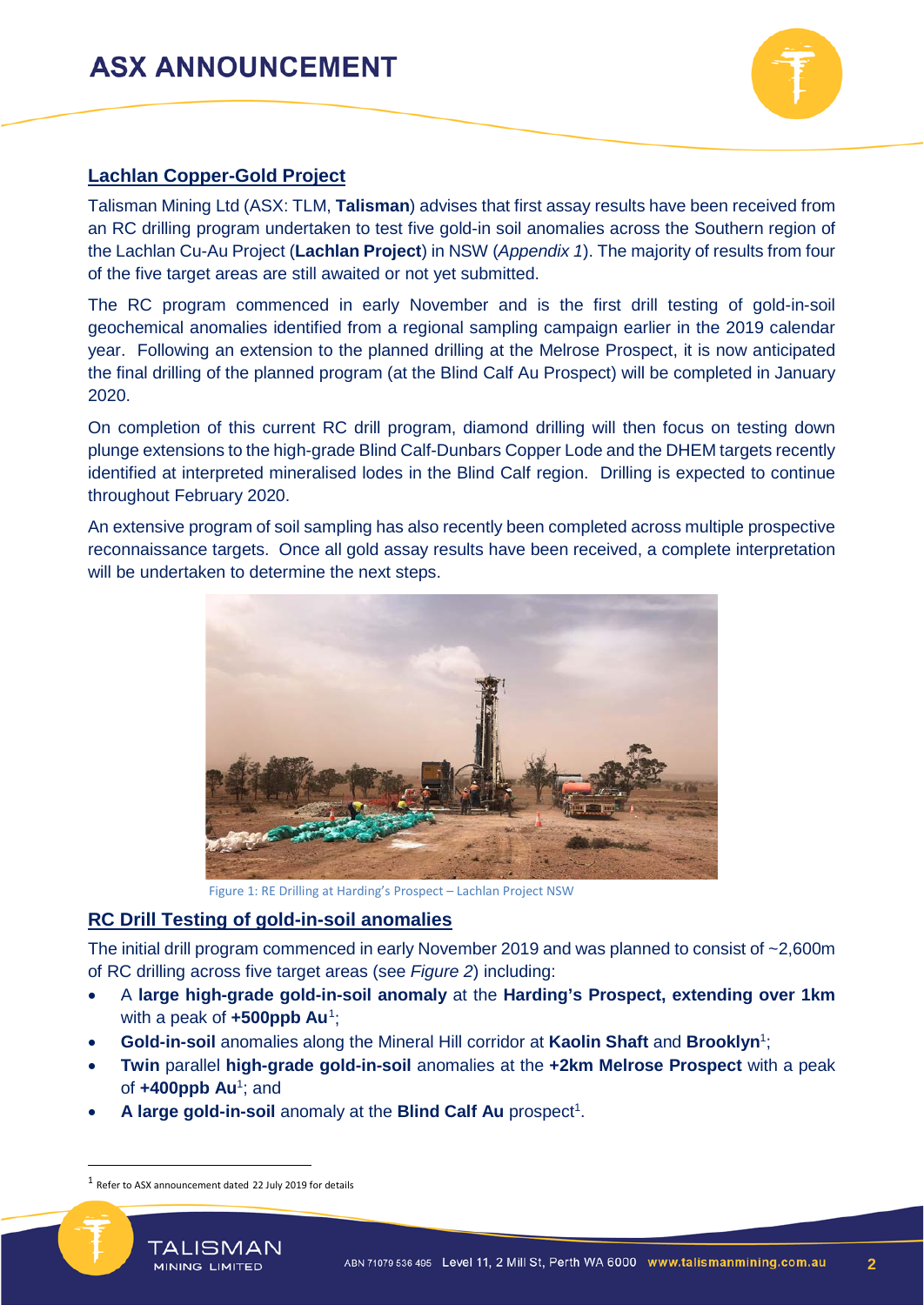

The drill program approved by DPIE provided scope for additional drilling (within certain parameters) and Talisman has decided to extend the drill program at the Melrose Prospect by drilling an additional four holes for an estimated 650-700m.

Consideration will also be given to further drill testing at the Blind Calf Au Prospect dependent on observations from drilling to be undertaken in January 2020. An additional two holes for an estimated 300m may be drilled under the current approved work program.

Assay results have now been received from the holes drilled at the Harding's Prospect and the first of three holes at the Brooklyn Prospect (refer *Table 2*).

Talisman intends to undertake a program of downhole electromagnetic surveys (**DHEM**) on completion of the drill program and receipt of assay results to further enhance the understanding of the potential prospectivity of these gold-in-soil anomalies.



Figure 2: Current RC Drilling Campaign - Prospect location map[2](#page-2-0)

<span id="page-2-0"></span> <sup>2</sup> Refer to Appendix 1 for Tenement details

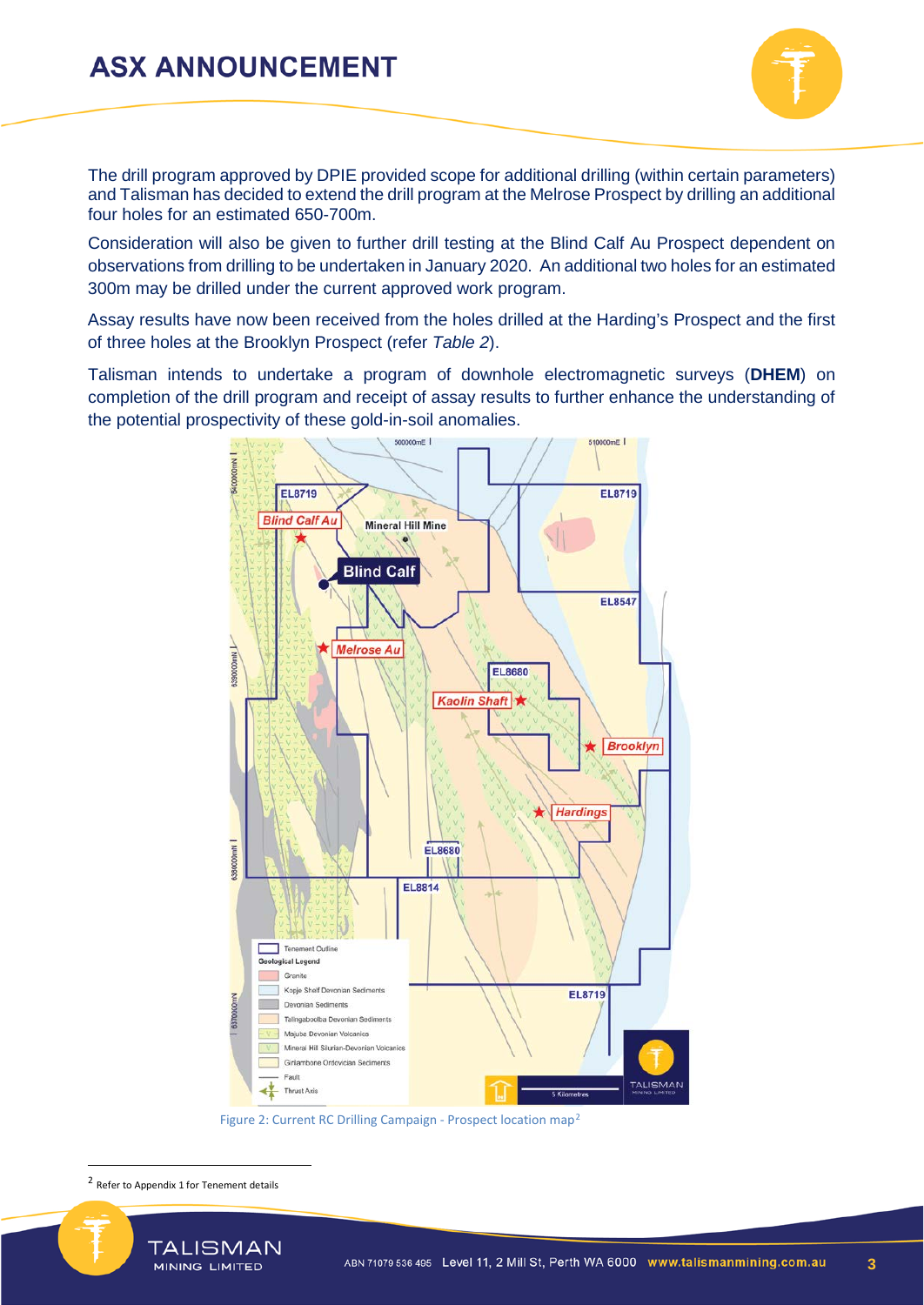

### *Harding's Prospect (EL8547): Gold-in-soils*

Gold assay results from geochemical sampling in mid-2019 identified an anomaly at the Harding's Prospect (*Figure 2 and Figure 3*) extending over 1km, with a peak assay value of +500ppb Au (0.5g/t Au) in soils<sup>[3](#page-3-0)</sup>. Surface verification identified a sequence of sub-cropping highly altered volcanic rocks, which are interpreted to represent a continuation of the Mineral Hill volcanic sequence.

A single drill traverse of four holes for 555m was completed across the peak of the gold-in-soil anomaly. Drilling encountered siliceous volcanic tuffaceous rocks with minor thin quartz veining and sulphides (pyrite) noted on drilling.

Results from assays have shown thin isolated zones of elevated gold mineralisation, with one intersection consistent with the surface geochemical anomalism. Gold assays returned were less than 0.5 g/t and are not considered significant by Talisman (refer *Table 2*).



Figure 3: Harding's gold-in-soil RC drill collar location plan[4](#page-3-1)

<span id="page-3-1"></span><span id="page-3-0"></span><sup>4</sup> Refer to Appendix 1 for Tenement details



 <sup>3</sup> Refer to ASX announcement dated 22 July 2019 for details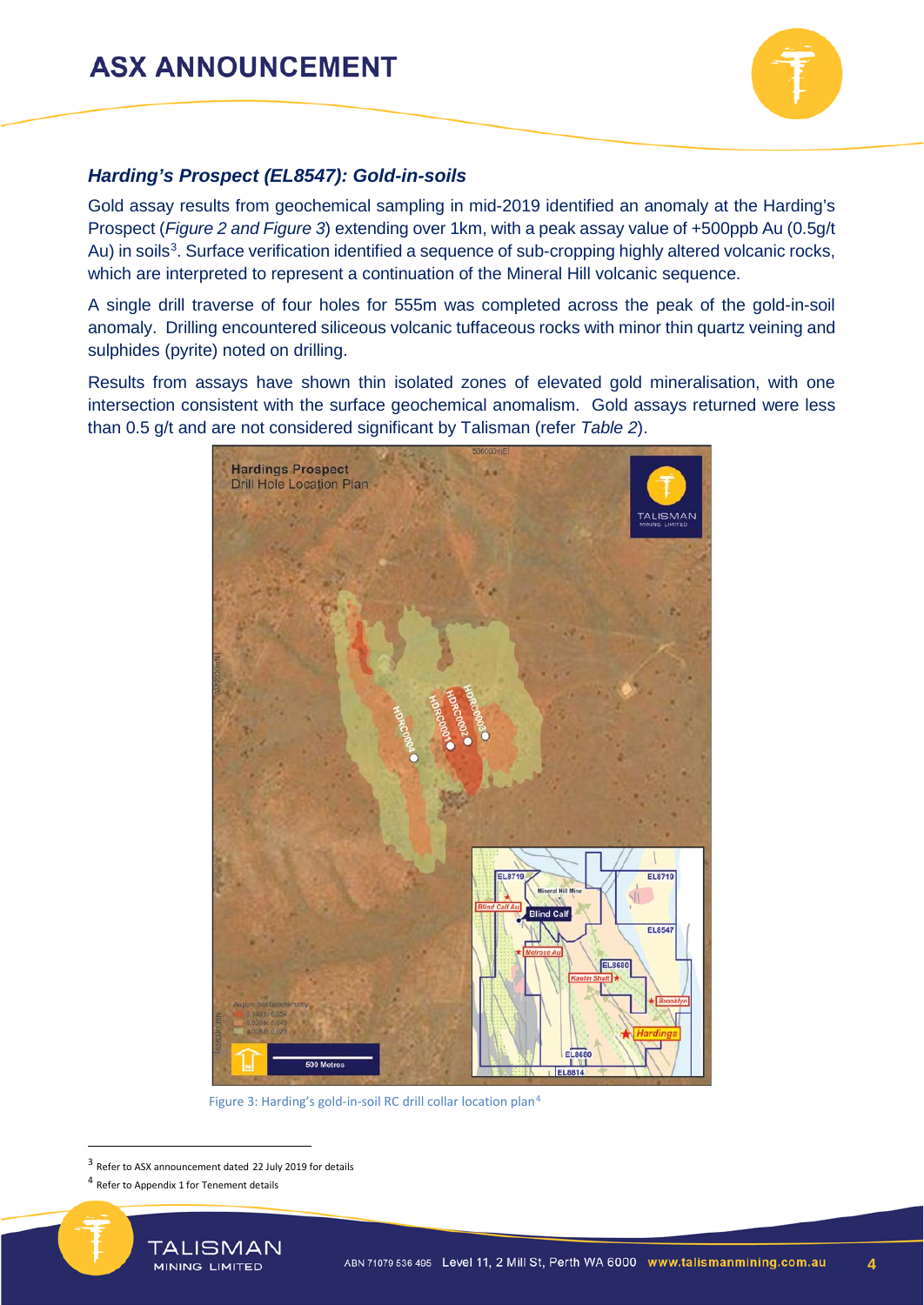

## *Brooklyn-Kaolin Shaft Prospects (EL8680 & EL8547): Gold-in-soils*

Gold assay results from regolith sampling undertaken in mid-2019 along the southeast extension of the Mineral Hill Corridor highlighted multiple gold-in-soil anomalies<sup>5</sup>. The area contains numerous historic workings and is hosted by altered volcanic rocks. The Kaolin Shaft and Brooklyn Prospects were two high-priority drill targets along this trend *(Figure 2).*

Two drill traverses were undertaken at these two areas. Assay results have been received from the first hole at the Brooklyn Prospect, with broad zones of low-level gold anomalism encountered across most of the hole (refer *Table 2*).

Assay results from remaining holes at Brooklyn and Kaolin Shaft are awaited. A detailed interpretation of all results will be undertaken in context once all results have been received from the laboratory.

### *Melrose Prospect (EL8719): Gold-in-soils*

Gold assay results from initial sampling at the Melrose Prospect identified an anomaly (*Figure 2*) extending over 1.[5](#page-4-0)km and returned a peak assay value of +400ppb Au (0.4g/t Au) in soils<sup>5</sup>. Surface verification identified a strongly altered gossanous unit and quartz veining in a sequence of altered volcanic rocks.

Five RC drill holes have been completed in December 2019 to test anomalies identified from the first reconnaissance program. The drill program approved by the DPIE allowed for additional drilling within certain parameters and Talisman has decided to extend the drill program at the Melrose Prospect by an additional four holes for an estimated 650-700m.

Further geochemical sampling undertaken in recent months has now extended this geochemical anomaly from 1km to more than 2.8km<sup>6</sup>. An RC drill program of 13 holes for 1,700m (planned for Q1 2020) has been submitted to the DPIE covering the new extensional area. It is anticipated that additional drilling may also be required to follow up any results from the current RC drilling.

### *Blind Calf Au (EL8719): Gold-in-soils*

A soil sampling program approximately 1 kilometre along strike to the north-west of Blind Calf highgrade copper discovery identified a large strong gold-in-soil anomaly that extends for over 1 kilometre (Figure 1)<sup>5</sup>. Drilling of three drill traverses to test the two separate anomalies in this area will be undertaken in January 2020 with an additional two holes for an estimated 300m under consideration as part of this program.

#### **Blind Calf Copper System - Planned RC and Diamond Drilling to commence in January**

RC drilling in July 2019 increased the footprint of the known and interpreted high-grade core in the Blind Calf-Dunbars copper lode system (*TLM ASX Announcement 9 September 2019: Lachlan Project Exploration Update*) including:

• **10m @ 4.32% Cu** from 176m including **4m @ 7.68% Cu** from 180m (BCRC0029)[7](#page-4-2)

<span id="page-4-2"></span><span id="page-4-1"></span><sup>7</sup> Refer to ASX announcement dated 9 September 2019 for full details.



**5**

<span id="page-4-0"></span> <sup>5</sup> Refer to ASX announcement dated 22 July 2019 for details

<sup>6</sup> Refer to ASX announcement dated 26 November 2019 for details.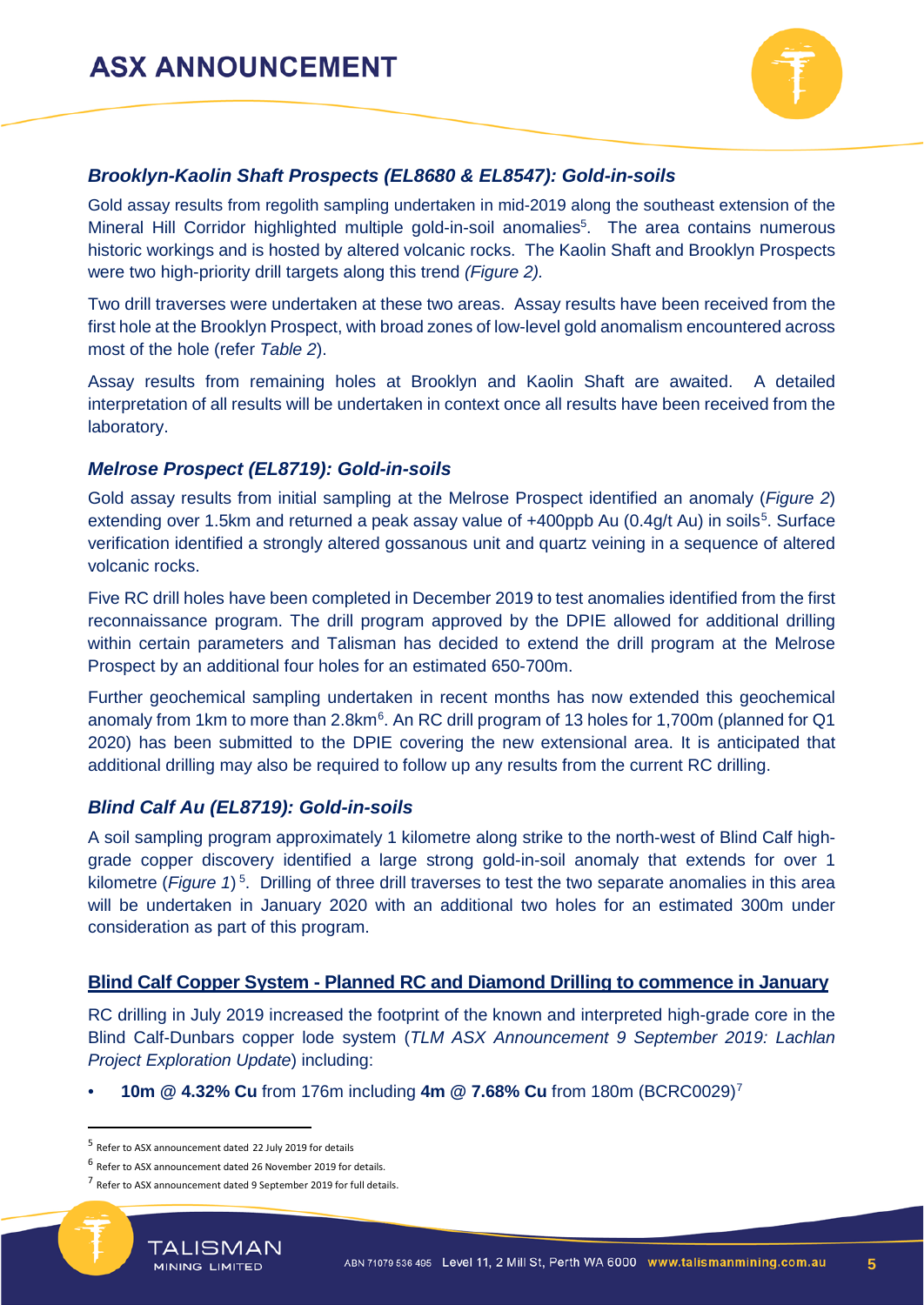

Two deeper RC holes (BCRC0019 and BCRC0022) focused on the down-plunge extension to the Blind Calf-Dunbars lode were affected by significant lift and were ineffective at testing the target area.

Talisman has now received approval from the DPIE to incorporate three new diamond holes for approximately 800m from existing drill pads where the previous deep RC drill holes failed to intersect the targeted positions. Diamond drill testing will be undertaken following completion of the first pass RC drill testing of the gold-in-soil anomalism at the Blind Calf-Au Prospect.

In addition to the diamond drilling of the Blind Calf-Dunbars Lode, Talisman will undertake approximately 650m of RC and/or diamond drill testing of DHEM conductors identified from previous geophysical surveys. This drilling will be undertaken following the diamond drill testing of the Blind Calf-Dunbars lode and is subject to DPIE approval which is expected early in the first quarter of 2020.

In addition to the RC and diamond drill testing drilling, further detailed geological and structural mapping, geological and structural relogging of historic drill core and detailed litho-geochemical modelling has been undertaken to further enhance the understanding of the high-grade copper system identified to date. A pilot study involving detailed hyper-spectral analysis<sup>[8](#page-5-0)</sup> of available drill cuttings from both recent Talisman and historic drill holes has been recently completed with results undergoing analysis.

The aim of this work will be to provide detailed geological and structural information of the known mineralisation to assist in the development of a full 3D model for the high-grade copper mineralisation and assist with future drill targeting.

### **Regional geochemical sampling**

An extensive soil geochemical sampling campaign encompassing collection of more than 3,000 samples has recently been completed. While preliminary base metal pXRF data is available, gold assay results are yet to be received. A detailed interpretation, in context, will be completed once all results have been received. This reconnaissance program is focused on testing a number of Stage 1 targets across the Lachlan Project area with the aim of identifying new high priority targets for drill testing in 2020.

## **Ends**

For further information, please contact:

Dan Madden – Managing Director Michael Vaughan (Media inquiries) on +61 8 9380 4230 on +61 422 602 720

**TALISMAN** 

<span id="page-5-0"></span><sup>8</sup> Hyperspectral analysis or imagery aims to rapidly identify different mineral species and alteration assemblages in the scanned samples

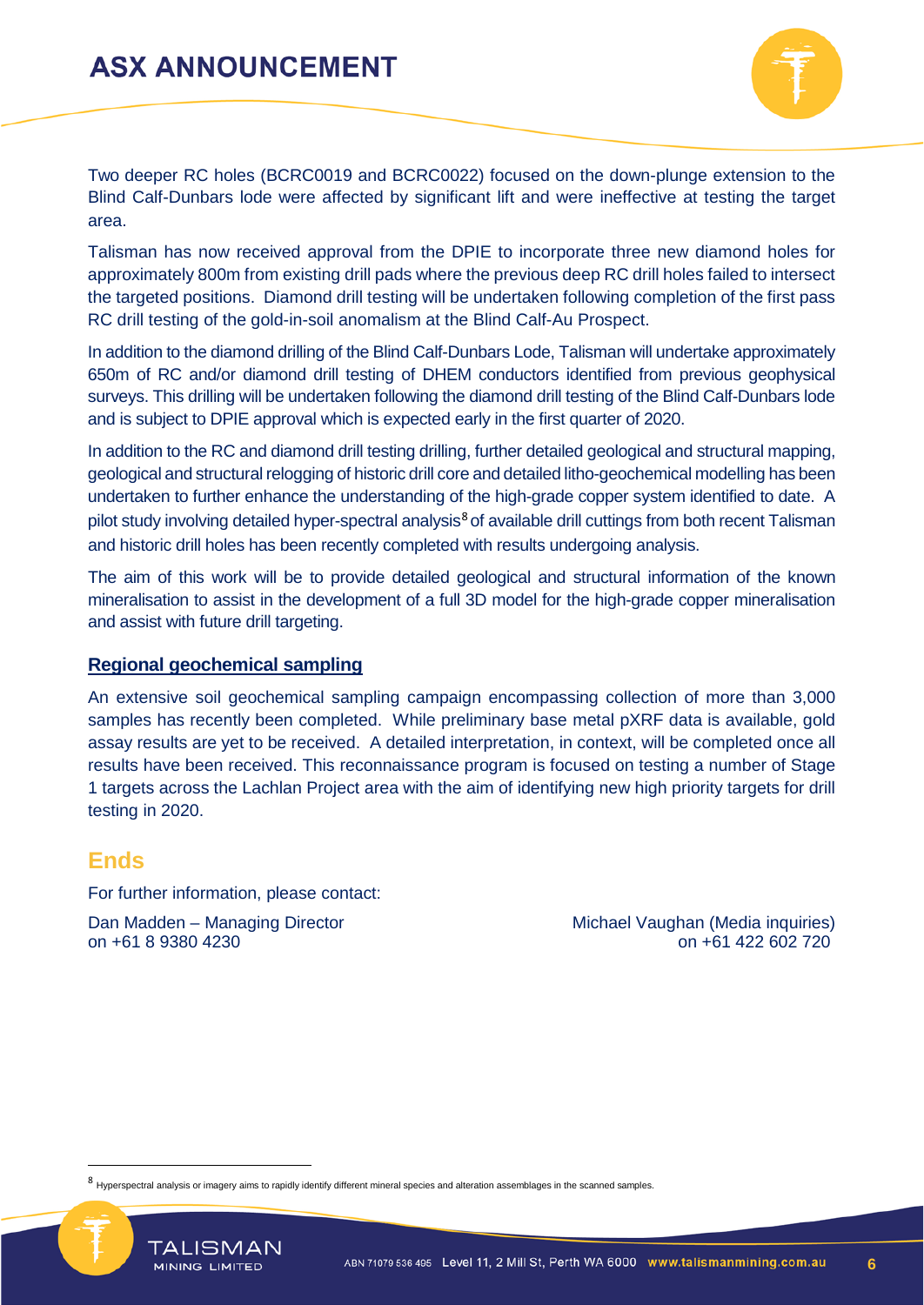

# **About Talisman Mining**

Talisman Mining Limited (ASX:TLM) is an Australian mineral development and exploration company. The Company's aim is to maximise shareholder value through exploration, discovery and development of complementary opportunities in base and precious metals.

Talisman has also secured tenements in the Cobar/Mineral Hill region in Central NSW through the grant of its own Exploration Licenses and through separate farm-in agreements. The Cobar/Mineral Hill region is a richly mineralised district that hosts several base and precious metal mines including the CSA, Tritton, and Hera/ Nymagee mines. This region contains highly prospective geology that has produced many long-life, high-grade mineral discoveries. Talisman has identified a number of areas within its Lachlan Cu-Au Project tenements that show evidence of base and precious metals endowment which have had very little modern systematic exploration completed to date. Talisman believes there is significant potential for the discovery of substantial base metals and gold mineralisation within this land package.

Talisman has also entered into a farm-in with privately-owned Lucknow Gold Limited in relation to the Lucknow Gold Project (EL6455) in New South Wales. The Lucknow Goldfield was discovered in 1851 and was one of the earliest goldfields to be mined commercially in Australia. Historic production records at the Project are incomplete, however in excess of 400,000 ounces of gold has reportedly been produced at grades of 100 to 200 g/t gold<sup>[9](#page-6-0)</sup>. Very little modern exploration has been completed outside of the existing mine workings and Talisman intends to undertake a program of geochemical surface sampling and mapping at the Project ahead of a drilling program to test for potential down plunge extensions of the high-grade gold ore shoots and repeat structures throughout the Project area.

# **Competent Person's Statement**

Information in this announcement that relates to Exploration Results and Exploration Targets is based on, and fairly represents information and supporting documentation complied by Mr Anthony Greenaway, who is a member of the Australasian Institute of Mining and Metallurgy. Mr Greenaway is a full-time employee of Talisman Mining Ltd and has sufficient experience which is relevant to the style of mineralisation and types of deposits under consideration and to the activities undertaken to qualify as a Competent Person as defined in the 2012 Edition of the "Australian Code for Reporting of Mineral Resources and Ore Reserves". Mr Greenaway has reviewed the contents of this announcement and consents to the inclusion in this announcement of all technical statements based on his information in the form and context in which they appear.

## **Forward-Looking Statements**

This ASX release may include forward-looking statements. These forward-looking statements are not historical facts but rather are based on Talisman Mining Ltd.'s current expectations, estimates and assumptions about the industry in which Talisman Mining Ltd operates, and beliefs and assumptions regarding Talisman Mining Ltd.'s future performance. Words such as "anticipates", "expects", "intends", "plans", "believes", "seeks", "estimates", "potential" and similar expressions are intended to identify forwardlooking statements. Forward-looking statements are only predictions and are not guaranteed, and they are subject to known and unknown risks, uncertainties and assumptions, some of which are outside the control of Talisman Mining Ltd. Past performance is not necessarily a guide to future performance and no representation or warranty is made as to the likelihood of achievement or reasonableness of any forward-looking statements or other forecast. Actual values, results or events may be materially different to those expressed or implied in this presentation. Given these uncertainties, recipients are cautioned not to place reliance on forward looking statements. Any forward looking statements in this announcement speak only at the date of issue of this announcement. Subject to any continuing obligations under applicable law and the ASX Listing Rules, Talisman Mining Ltd does not undertake any obligation to update or revise any information or any of the forward looking statements in this announcement or any changes in events, conditions or circumstances on which any such forward looking statement is based.

<span id="page-6-0"></span><sup>&</sup>lt;sup>9</sup> NSW DIGS report, First Annual Exploration Report EL5770, 2001 - R00030162



 $\overline{a}$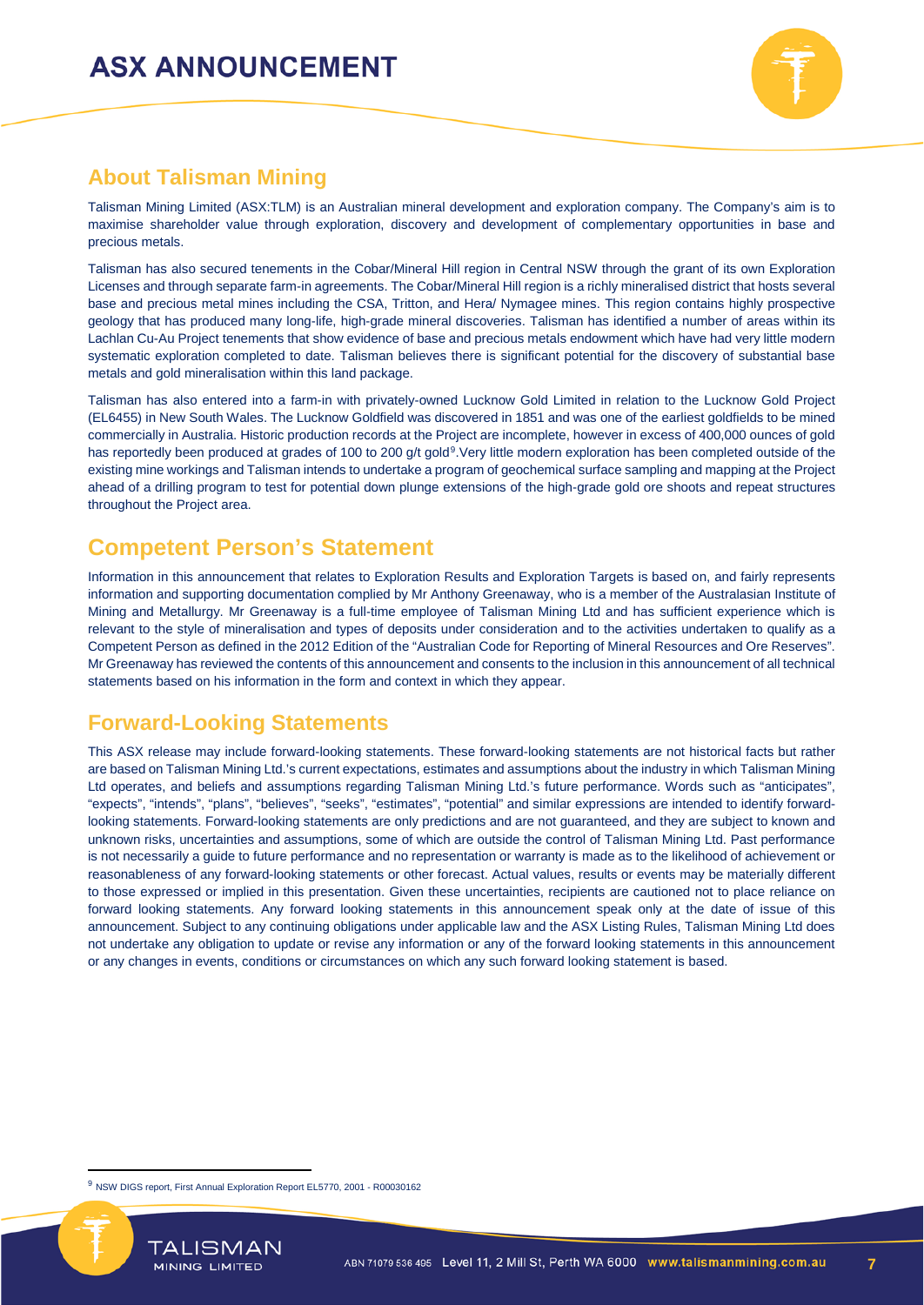

### *Table 1: Drill-hole information summary, Lachlan Cu-Au Project*

Details and co-ordinates of drill-hole collars for RC drilling completed in November-December 2019

| <b>Hole ID</b>  | <b>Grid ID</b> | <b>Dip</b>    | <b>Azimuth</b>   | East<br>(m) | <b>North</b><br>(m) | <b>RL</b><br>(m) | <b>Hole</b><br><b>Type</b> | <b>Max</b><br><b>Depth</b> | <b>Prospect</b>     | <b>Comment</b> |
|-----------------|----------------|---------------|------------------|-------------|---------------------|------------------|----------------------------|----------------------------|---------------------|----------------|
| <b>HDRC0001</b> | MGA94_Z55      | $-60^{\circ}$ | 2540             | 505,701     | 6,381,538           | 268              | <b>RC</b>                  | 136                        | <b>Hardings</b>     | Complete       |
| <b>HDRC0002</b> | MGA94_Z55      | $-60^{\circ}$ | $250^0$          | 505,783     | 6,381,564           | 274              | <b>RC</b>                  | 154                        | <b>Hardings</b>     | Complete       |
| <b>HDRC0003</b> | MGA94 Z55      | $-60^{\circ}$ | $250^{\circ}$    | 505,864     | 6,381,590           | 268              | <b>RC</b>                  | 130                        | <b>Hardings</b>     | Complete       |
| <b>HDRC0004</b> | MGA94 Z55      | $-60^{\circ}$ | $250^0$          | 505,525     | 6,381,483           | 286              | <b>RC</b>                  | 135                        | <b>Hardings</b>     | Complete       |
| <b>BKRC0001</b> | MGA94 Z55      | $-60^{\circ}$ | $225^{\circ}$    | 508,192     | 6,384,961           | 266              | <b>RC</b>                  | 138                        | <b>Brooklyn</b>     | Complete       |
| <b>BKRC0002</b> | MGA94 Z55      | $-60^{\circ}$ | $225^0$          | 508,257     | 6,385,031           | 262              | <b>RC</b>                  | 165                        | <b>Brooklyn</b>     | Complete       |
| <b>BKRC0003</b> | MGA94 Z55      | $-60^{\circ}$ | $225^{\circ}$    | 508,331     | 6,385,097           | 262              | <b>RC</b>                  | 123                        | <b>Brooklyn</b>     | Complete       |
| <b>KSRC0001</b> | MGA94 Z55      | $-60^\circ$   | $215^{0}$        | 504,717     | 6,387,651           | 280              | <b>RC</b>                  | 159                        | <b>Kaolin Shaft</b> | Complete       |
| <b>MGRC0001</b> | MGA94 Z55      | $-60^{\circ}$ | $90^\circ$       | 494,339     | 6,390,291           | 397              | <b>RC</b>                  | 157                        | Melrose Au          | Complete       |
| <b>MGRC0002</b> | MGA94 Z55      | $-60^{\circ}$ | $90^\circ$       | 494,408     | 6,390,315           | 396              | <b>RC</b>                  | 195                        | Melrose Au          | Complete       |
| <b>MGRC0003</b> | MGA94 Z55      | $-60^{\circ}$ | 270 <sup>0</sup> | 494,556     | 6,390,297           | 382              | <b>RC</b>                  | 153                        | Melrose Au          | Complete       |
| <b>MGRC0004</b> | MGA94 Z55      | $-60^{\circ}$ | $270^0$          | 494,867     | 6,392,922           | 383              | <b>RC</b>                  | 159                        | Melrose Au          | Complete       |

#### *Table 2: RC drill-hole assay intersections*

Details of the Lachlan Project, RC drilling intersections received to date by Talisman are provided below.

Calculation of intersections for inclusion into this table are based a nominal 0.5% Cu and/ or 0.5g/t Au cut-off, no more than 3m of internal dilution and a minimum composite grade of 0.5% Cu and/ or 0.5g/t Au

The listed intersections relating to the Lachlan Project, are reported as down hole intersections. True widths of the reported mineralisation are not known at this time.

| <b>Hole ID</b>  | Depth From<br>(m)      | Depth To<br>(m) | Interval<br>(down-Hole)<br>(m) | Au<br>(g/t) | Prospect     |
|-----------------|------------------------|-----------------|--------------------------------|-------------|--------------|
| <b>HDRC0001</b> | No significant results |                 |                                |             | Harding's    |
| <b>HDRC0002</b> | No significant results |                 |                                |             | Harding's    |
| HDRC0003        | No significant results |                 |                                |             | Harding's    |
| HDRC0004        | No significant results |                 |                                |             | Harding's    |
| BKRC0001        | 29                     | 21              | $\mathbf{1}$                   | 0.60        | Brooklyn     |
| and             | 71                     | 72              | 1                              | 0.62        | Brooklyn     |
| <i>BKRC0002</i> | <b>Results Pending</b> |                 |                                |             | Brooklyn     |
| <b>BKRC0003</b> | <b>Results Pending</b> |                 |                                |             | Brooklyn     |
| <b>KSRC0001</b> | <b>Results Pending</b> |                 |                                |             | Kaolin Shaft |
| <b>MGRC0001</b> | <b>Results Pending</b> |                 |                                |             | Melrose Au   |
| <b>MGRC0002</b> | <b>Results Pending</b> |                 |                                |             | Melrose Au   |
| <b>MGRC0003</b> | <b>Results Pending</b> |                 |                                |             | Melrose Au   |
| MGRC0004        | <b>Results Pending</b> |                 |                                |             | Melrose Au   |

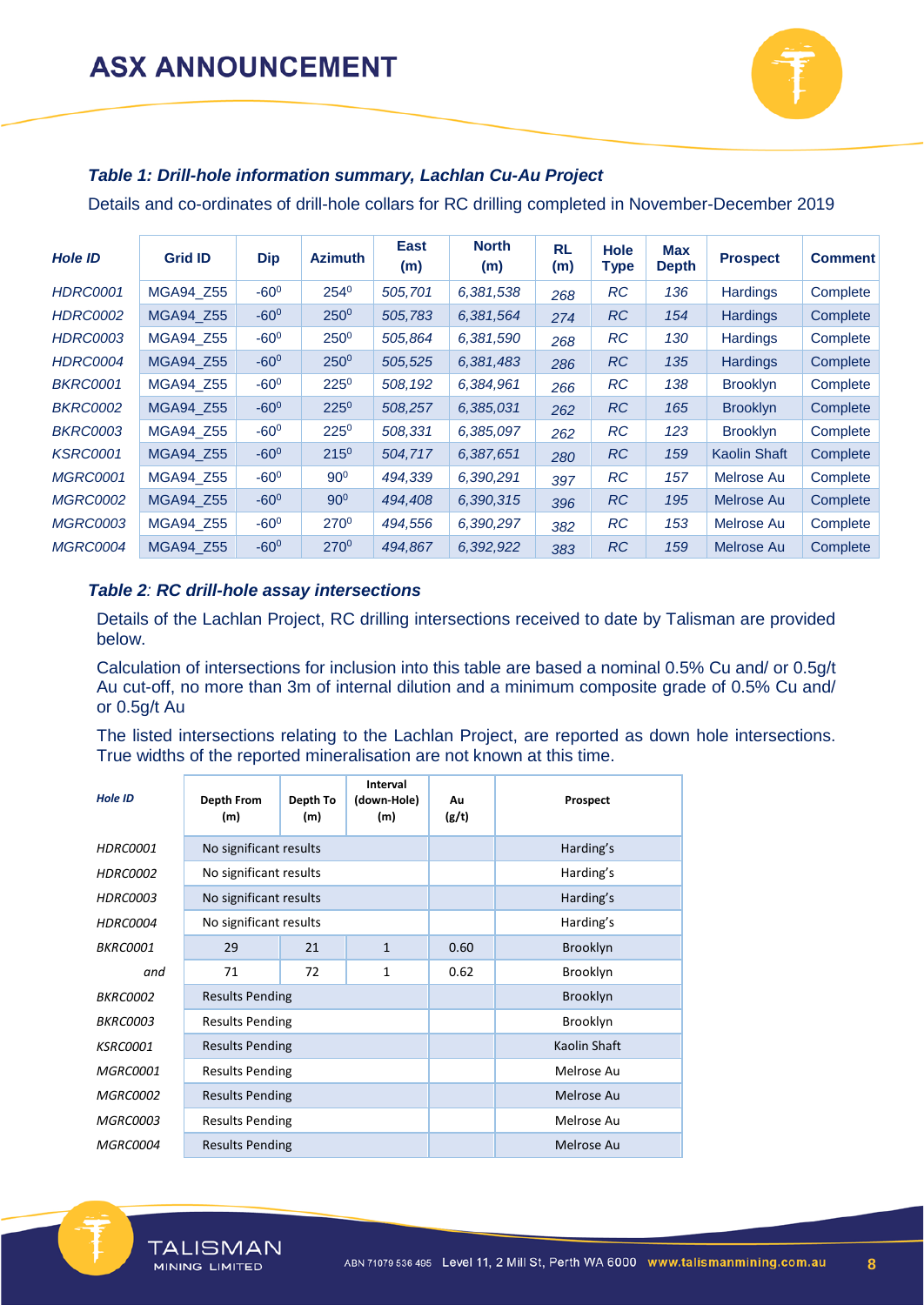



- i. As previously announced to the ASX<sup>[10](#page-8-0)</sup>, Haverford Holdings Ltd (Haverford), a 100% owned subsidiary of Talisman, has entered into a Farm-In Agreement (Farmin) with Bacchus Resources Pty Ltd (Bacchus) over certain Lachlan Cu-Au Project tenements. In accordance with the terms of the Farm-in:
	- Haverford can earn up to an 80% interest in the Bacchus Tenements (EL8547, EL8571, EL8638, EL8657, EL8658 and EL8680) by sole funding \$2.3M of onground exploration expenditure over four years; and
	- Should Haverford earn an interest in the Bacchus Tenements, Bacchus is entitled to receive a 20% interest in the Haverford Tenements (EL8615, EL8659 and EL8677). Should Haverford not earn an interest in the Bacchus Tenements, Bacchus may elect to take a 20% interest in the Haverford Tenements.<br>Should Haverford earn into the Bacchus Tenements, a formal joint venture will be
- joint venture interest until a decision to mine. Post a decision to mine, Bacchus can then elect whether to contribute or not, if Bacchus elects not to contribute, Haverford shall acquire Bacchus' interest in the joint venture for 95% of fair value as agreed by the joint venture participants<br>ii. As previously announced to the ASX<sup>[11](#page-8-1)</sup>, Haverford has entered into a Farm-In Agreement (F
- (EL8414) and Michelago (EL8451) Projects (collectively the Peel Tenements). In accordance with the terms of the Farm-in, Haverford can earn up to a 75% interest in the Peel Tenements by sole funding \$0.7M of on-ground exploration expenditure over five years.
- iii. Talisman and its subsidiary Haverford entered into a joint venture with Bacchus in relation to EL8814. Talisman and Haverford have given notice to withdraw from this joint venture and are progressing with the transfer of their joint venture interest to Bacchus. Haverford will continue to be the registered holder of EL8814 until this process has been completed.

<span id="page-8-1"></span><span id="page-8-0"></span><sup>11</sup> Refer Talisman ASX announcement "AGM Presentation" 23 November 2017.



**9**

 <sup>10</sup> Refer Talisman ASX announcement "Further NSW Gold and Base Metals Tenure Secured" 09 January 2018.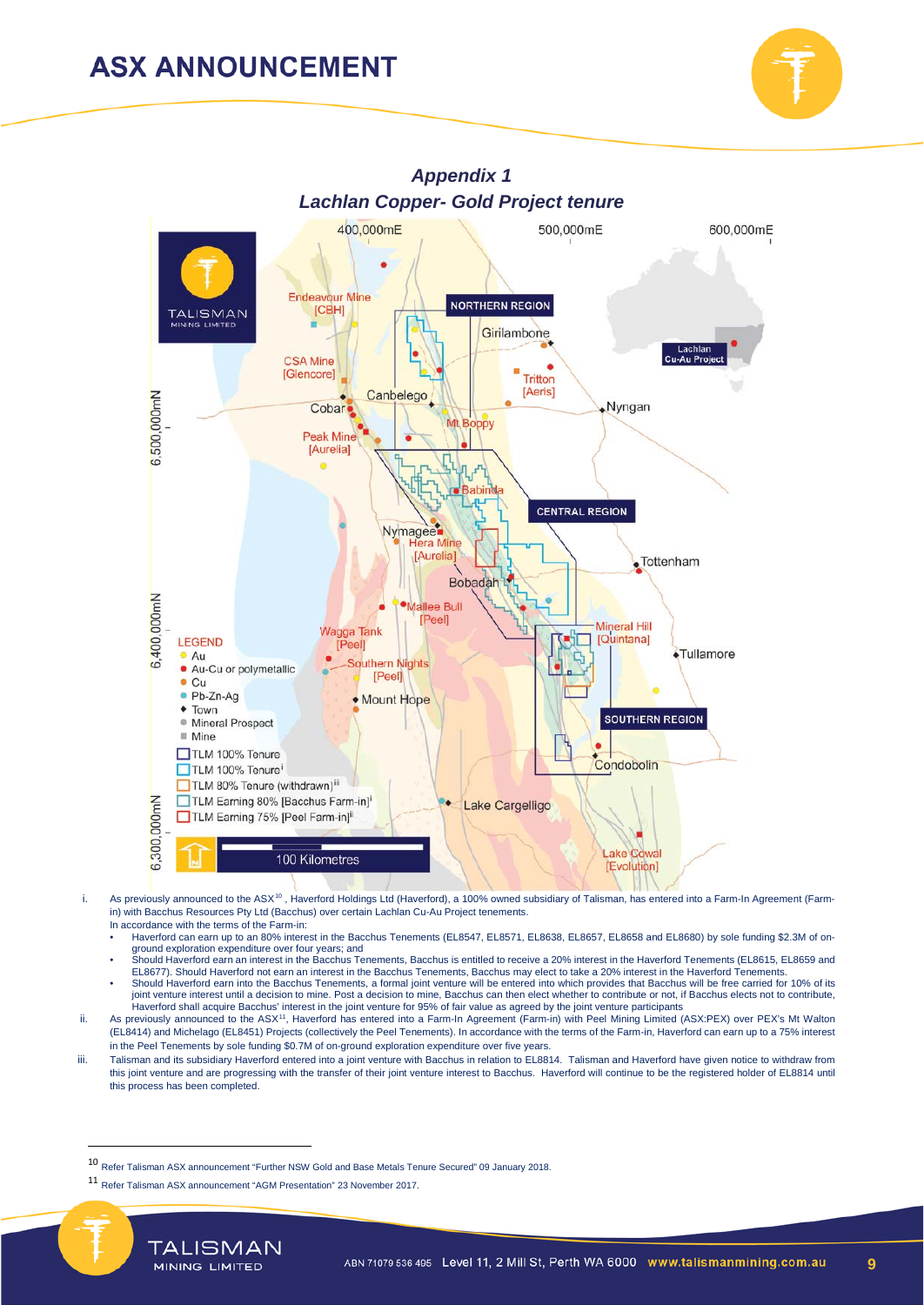

## *Appendix 2*

JORC Tables Section 1 & 2

## **Section 1 Sampling Techniques and Data** (Criteria in this section apply to all succeeding sections)

| <b>Criteria</b>               | <b>JORC Code explanation</b>                                                                                                                                                                                                                                                                                                                                                                                                                                                                                                                                                                                                                                                                                                                                                                                                                                                                                                                                                                                                                                                                                                                         | <b>Commentary</b>                                                                                                                                                                                                                                                                                                                                                                                                                                                                                                                                                                                                                                                                                                                                                                                                                                                                                                                                                                                                                              |  |  |
|-------------------------------|------------------------------------------------------------------------------------------------------------------------------------------------------------------------------------------------------------------------------------------------------------------------------------------------------------------------------------------------------------------------------------------------------------------------------------------------------------------------------------------------------------------------------------------------------------------------------------------------------------------------------------------------------------------------------------------------------------------------------------------------------------------------------------------------------------------------------------------------------------------------------------------------------------------------------------------------------------------------------------------------------------------------------------------------------------------------------------------------------------------------------------------------------|------------------------------------------------------------------------------------------------------------------------------------------------------------------------------------------------------------------------------------------------------------------------------------------------------------------------------------------------------------------------------------------------------------------------------------------------------------------------------------------------------------------------------------------------------------------------------------------------------------------------------------------------------------------------------------------------------------------------------------------------------------------------------------------------------------------------------------------------------------------------------------------------------------------------------------------------------------------------------------------------------------------------------------------------|--|--|
| Sampling<br>techniques        | Nature and quality of sampling (e.g. cut<br>$\bullet$<br>channels, random chips, or specific specialised<br>industry standard measurement tools<br>appropriate to the minerals under investigation,<br>such as down-hole gamma sondes, or<br>handheld XRF instruments, etc.). These<br>examples should not be taken as limiting the<br>broad meaning of sampling.<br>Include reference to measures taken to<br>ensure sample representivity and the<br>appropriate calibration of any measurement<br>tools or systems used.<br>Aspects of the determination of mineralisation<br>$\bullet$<br>that are Material to the Public Report. In cases<br>where 'industry standard' work has been done<br>this would be relatively simple (e.g. 'reverse<br>circulation drilling was used to obtain 1 m<br>samples from which 3kg was pulverised to<br>produce a 30 g charge for fire assay'). In other<br>cases, more explanation may be required, such<br>as where there is coarse gold that has inherent<br>sampling problems. Unusual commodities or<br>mineralisation types (e.g. submarine nodules)<br>may warrant disclosure of detailed information. | Drilling cited in this report was completed by Haverford<br>Holdings, a wholly owned subsidiary of Talisman Mining<br>Limited.<br>Sampling techniques employed at the Lachlan Copper-<br>Gold Project include<br>auger bottom of hole sampling.<br>$\circ$<br>Reverse Circulation (RC) drilling samples<br>$\circ$<br>collected by a cone splitter for single metre<br>samples or sampling scoop for composite<br>samples<br>Sampling is controlled by Talisman protocols and<br>QAQC procedures as per industry standard<br>Auger samples were sieved on-site to minus 175µ and<br>$\bullet$<br>analysed for base metals on-site via Portable XRF<br>("PXRF"). Sieved samples were dispatched for analysis<br>by aqua regia digest with an ICP/AES or AAS finish at<br>ALS laboratories.<br>RC samples were dried, crushed (where required), split<br>$\bullet$<br>and pulverised (total prep) to produce a sub sample for<br>base metal analysis by four acid digest with an ICP/AES<br>and a 50g sub sample for gold analysis by fire assay |  |  |
| <b>Drilling</b><br>techniques | Drill type (e.g. core, reverse circulation, open-<br>$\bullet$<br>hole hammer, rotary air blast, auger, Bangka,<br>sonic, etc) and details (e.g. core diameter,<br>triple or standard tube, depth of diamond tails,<br>face-sampling bit or other type, whether core is<br>oriented and if so, by what method, etc).                                                                                                                                                                                                                                                                                                                                                                                                                                                                                                                                                                                                                                                                                                                                                                                                                                 | Geochemical auger drill holes at the Lachlan Copper-<br>Gold Project were completed using auger drilling<br>techniques.<br>RC drilling is completed with a face sampling hammer of<br>$\bullet$<br>nominal 140mm size                                                                                                                                                                                                                                                                                                                                                                                                                                                                                                                                                                                                                                                                                                                                                                                                                          |  |  |
| Drill sample<br>recovery      | Method of recording and assessing core and<br>chip sample recoveries and results<br>assessed.<br>Measures taken to maximise sample<br>recovery and ensure representative nature of<br>the samples.<br>Whether a relationship exists between<br>sample recovery and grade and whether<br>sample bias may have occurred due to<br>preferential loss/gain of fine/coarse material.                                                                                                                                                                                                                                                                                                                                                                                                                                                                                                                                                                                                                                                                                                                                                                      | Auger sample recovery is generally good with no wet<br>sampling in the project area<br>RC drill sample recovery is generally high with sample<br>$\bullet$<br>recoveries and quality recorded in the database.<br>No known relationship exists between recovery and<br>grade and no known bias exists.                                                                                                                                                                                                                                                                                                                                                                                                                                                                                                                                                                                                                                                                                                                                         |  |  |
| Logging                       | Whether core and chip samples have been<br>geologically and geotechnically logged to a<br>level of detail to support appropriate Mineral<br>Resource estimation, mining studies and<br>metallurgical studies.<br>Whether logging is qualitative or quantitative<br>in nature. Core (or costean, channel, etc.)<br>photography.<br>The total length and percentage of the<br>relevant intersections logged.                                                                                                                                                                                                                                                                                                                                                                                                                                                                                                                                                                                                                                                                                                                                           | Qualitative logging of the bottom-of-hole auger sampling<br>is completed according to the nature, weathering and<br>interpreted protolith of the sample.<br>RC logging records lithology, mineralogy, mineralisation,<br>alteration, structure, weathering, colour and other primary<br>features of the rock samples and is considered to be<br>representative across the intercepted geological units.<br>RC logging is both qualitative and quantitative depending<br>on the field being logged.                                                                                                                                                                                                                                                                                                                                                                                                                                                                                                                                             |  |  |



**TALISMAN**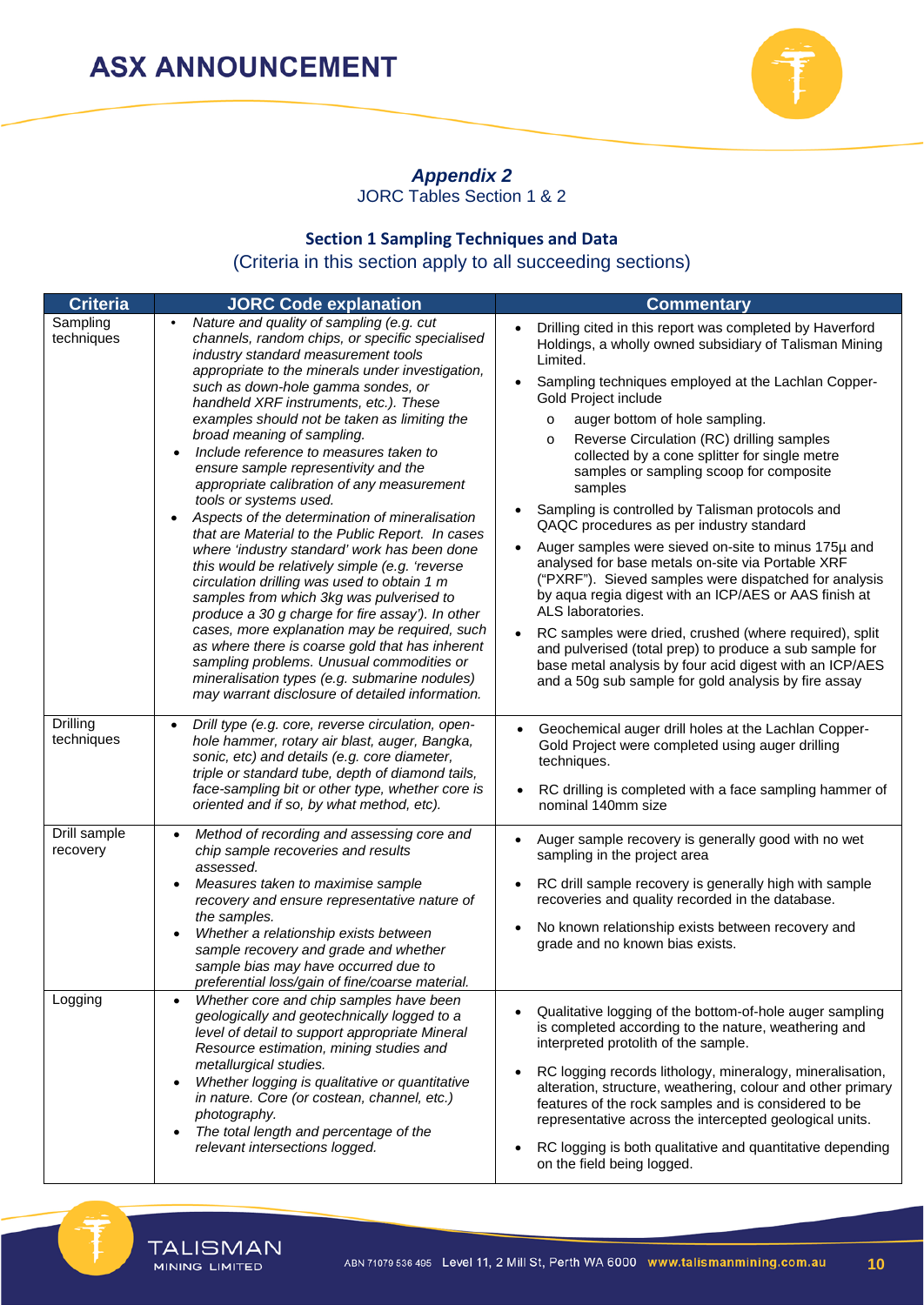

| <b>Criteria</b>                                         | <b>JORC Code explanation</b>                                                                                                                                                                                                                                                                                                                                                                                                                                                                                                                                                                                                                                                                                                                                      | <b>Commentary</b>                                                                                                                                                                                                                                                                                                                                                                                                                                                                                                                                                                                                                                                                                                                                                                                                                                                                   |  |  |
|---------------------------------------------------------|-------------------------------------------------------------------------------------------------------------------------------------------------------------------------------------------------------------------------------------------------------------------------------------------------------------------------------------------------------------------------------------------------------------------------------------------------------------------------------------------------------------------------------------------------------------------------------------------------------------------------------------------------------------------------------------------------------------------------------------------------------------------|-------------------------------------------------------------------------------------------------------------------------------------------------------------------------------------------------------------------------------------------------------------------------------------------------------------------------------------------------------------------------------------------------------------------------------------------------------------------------------------------------------------------------------------------------------------------------------------------------------------------------------------------------------------------------------------------------------------------------------------------------------------------------------------------------------------------------------------------------------------------------------------|--|--|
|                                                         |                                                                                                                                                                                                                                                                                                                                                                                                                                                                                                                                                                                                                                                                                                                                                                   | All RC drill-holes are logged in full to end of hole.<br>$\bullet$                                                                                                                                                                                                                                                                                                                                                                                                                                                                                                                                                                                                                                                                                                                                                                                                                  |  |  |
| Sub-sampling<br>techniques<br>and sample<br>preparation | If core, whether cut or sawn and whether<br>$\bullet$<br>quarter, half or all core taken.<br>If non-core, whether riffled, tube sampled,<br>$\bullet$<br>rotary split, etc. and whether sampled wet or<br>dry.<br>For all sample types, the nature, quality and<br>$\bullet$<br>appropriateness of the sample preparation<br>technique.<br>Quality control procedures adopted for all<br>$\bullet$<br>sub-sampling stages to maximise<br>representivity of samples.<br>Measures taken to ensure that the sampling<br>is representative of the in-situ material<br>collected, including for instance results for<br>field duplicate/second-half sampling.<br>Whether sample sizes are appropriate to the<br>$\bullet$<br>grain size of the material being sampled. | A single bottom of hole auger samples is collected from<br>each location and sieved to minus 175um on site.<br>Sieved samples are analysed for base metals on-site via<br>$\bullet$<br>PXRF. Sieved samples were dispatched for wet<br>chemical analysis by aqua regia digest with an ICP/AES<br>or AAS finish.<br>RC samples were dried, crushed (where required), split<br>and pulverised (total prep) to produce a sub sample for<br>base metal analysis by four acid digest with an ICP/AES<br>and a 50g sub sample for gold analysis by fire assay<br>QAQC protocols for all auger sampling involved the use<br>of Certified Reference Material (CRM) as assay<br>standards.<br>All QAQC controls and measures were routinely<br>$\bullet$<br>reviewed.<br>Sample size is considered appropriate for low-level<br>geochemical sample for base-metal and gold<br>mineralisation |  |  |
| Quality of<br>assay data<br>and laboratory<br>tests     | The nature, quality and appropriateness of<br>the assaying and laboratory procedures used<br>and whether the technique is considered<br>partial or total.<br>For geophysical tools, spectrometres,<br>handheld XRF instruments, etc, the<br>parametres used in determining the analysis<br>including instrument make and model,<br>reading times, calibrations factors applied<br>and their derivation, etc.<br>Nature of quality control procedures adopted<br>(e.g. standards, blanks, duplicates, external<br>laboratory checks) and whether acceptable<br>levels of accuracy (i.e. lack of bias) and<br>precision have been established.                                                                                                                      | QAQC protocols for all auger sampling involved the use<br>$\bullet$<br>of CRM as assay standards.<br>All assays are required to conform to the procedural<br>QAQC guidelines as well as routine laboratory QAQC<br>guidelines.<br>All QAQC controls and measures were routinely<br>$\bullet$<br>reviewed.<br>Laboratory checks (repeats) occurred at a frequency of<br>1 in 25.<br>PXRF instrument Innovex Delta Gold is used for<br>$\bullet$<br>qualitative and semi-quantitative field analysis of base-<br>metals in regolith geochemical auger samples.<br>The PXRF instrument is routinely calibrated using a<br>calibration standard. CRM samples are included at a<br>frequency of 1:50 and field duplicate samples are<br>included at a frequency of 1:50.<br>No PXRF results are reported                                                                                 |  |  |
| Verification of<br>sampling and<br>assaying             | The verification of significant intersections by<br>$\bullet$<br>either independent or alternative company<br>personnel.<br>The use of twinned holes.<br>$\bullet$<br>Documentation of primary data, data entry<br>procedures, data verification, data storage<br>(physical and electronic) protocols.<br>Discuss any adjustment to assay data.                                                                                                                                                                                                                                                                                                                                                                                                                   | Significant intercepts have been verified by alternate<br>$\bullet$<br>company personnel<br>Logging and sampling data is captured and imported<br>$\bullet$<br>using Ocris software.<br>Assay data is downloaded directly from the PXRF<br>machine, or uploaded directly from the CSV filed<br>provided by the laboratory.<br>Primary laboratory assay data is always kept and is not<br>$\bullet$<br>replaced by any adjusted or interpreted data.                                                                                                                                                                                                                                                                                                                                                                                                                                 |  |  |



**TALISMAN**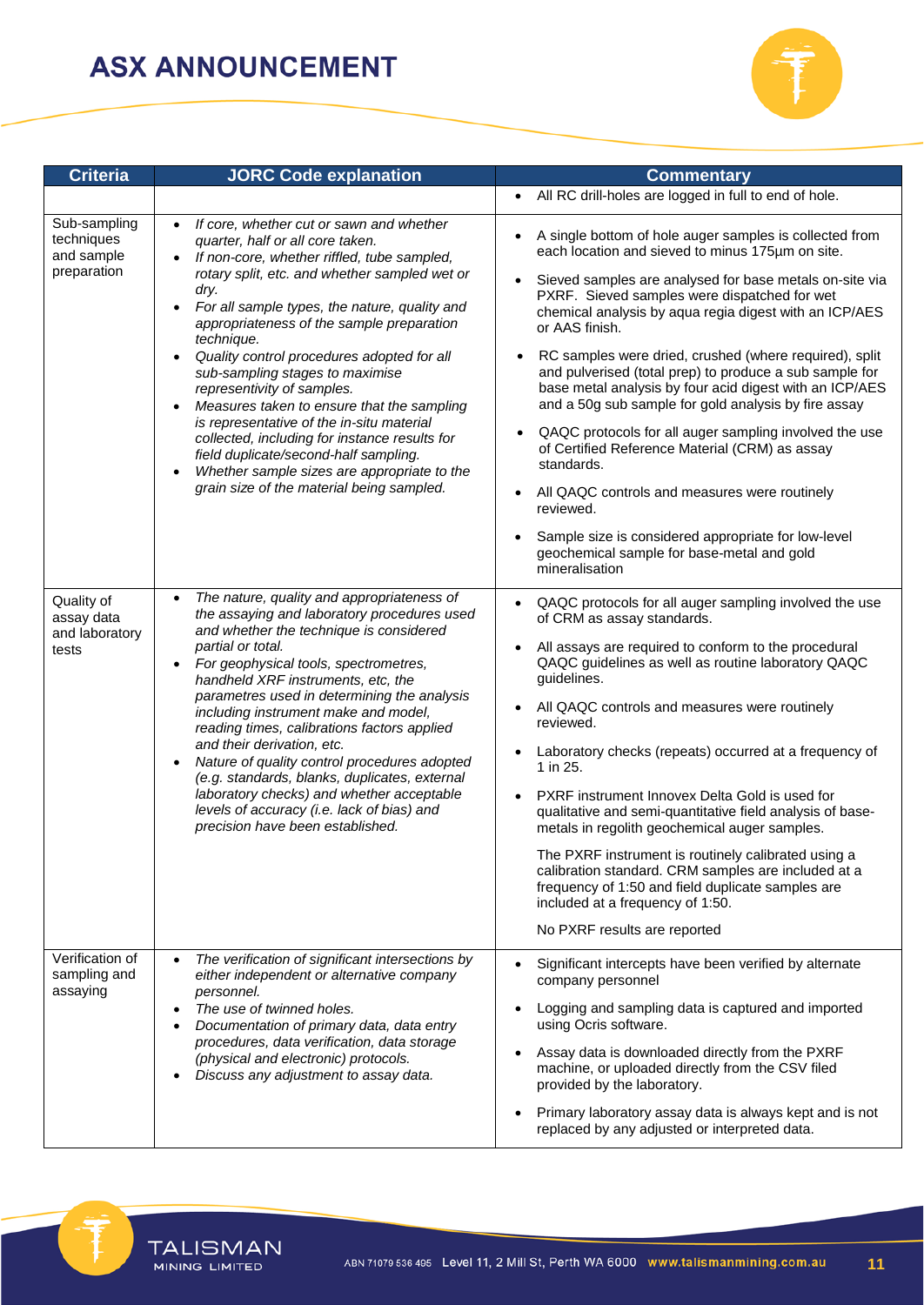

| <b>Criteria</b>                                                  | <b>JORC Code explanation</b>                                                                                                                                                                                                                                                                                                                                                                                            | <b>Commentary</b>                                                                                                                                                                                                                                                                                                                                                                                                                      |  |  |
|------------------------------------------------------------------|-------------------------------------------------------------------------------------------------------------------------------------------------------------------------------------------------------------------------------------------------------------------------------------------------------------------------------------------------------------------------------------------------------------------------|----------------------------------------------------------------------------------------------------------------------------------------------------------------------------------------------------------------------------------------------------------------------------------------------------------------------------------------------------------------------------------------------------------------------------------------|--|--|
| Location of<br>data points                                       | Accuracy and quality of surveys used to<br>$\bullet$<br>locate drill-holes (collar and down- hole<br>surveys), trenches, mine workings and other<br>locations used in Mineral Resource<br>estimation.<br>Specification of the grid system used.<br>$\bullet$<br>Quality and adequacy of topographic control.                                                                                                            | Sample locations are collected using a handheld GPS.<br>$\bullet$<br>Saved data is downloaded directly into GIS mapping<br>software<br>Talisman RC drill collar locations are pegged using a<br>$\bullet$<br>hand-held GPS. With final collar location surveys with<br>sub-meter DGPS<br>The coordinate system used is the Geocentric Datum of<br>Australia (GDA) 1994. Coordinates are in the Map Grid<br>of Australia zone 55 (MGA). |  |  |
| Data spacing<br>and<br>distribution                              | Data spacing for reporting of Exploration<br>$\bullet$<br>Results.<br>Whether the data spacing and distribution is<br>sufficient to establish the degree of<br>geological and grade continuity appropriate                                                                                                                                                                                                              | Auger sample spacing at the Lachlan Copper-Gold<br>$\bullet$<br>Project was nominally 300m x 50m.<br>Drill spacing at the Lachlan Copper-Gold Project varies<br>depending on requirements<br>No mineral resource is being reported for the Lachlan                                                                                                                                                                                     |  |  |
|                                                                  | for the Mineral Resource and Ore Reserve<br>estimation procedure(s) and classifications<br>applied.                                                                                                                                                                                                                                                                                                                     | Copper-Gold Project.<br>No sample compositing has been applied.                                                                                                                                                                                                                                                                                                                                                                        |  |  |
|                                                                  | Whether sample compositing has been<br>applied.                                                                                                                                                                                                                                                                                                                                                                         |                                                                                                                                                                                                                                                                                                                                                                                                                                        |  |  |
| Orientation of<br>data in relation<br>to geological<br>structure | Whether the orientation of sampling achieves<br>$\bullet$<br>unbiased sampling of possible structures and<br>the extent to which this is known, considering<br>the deposit type.<br>If the relationship between the drilling<br>$\bullet$<br>orientation and the orientation of key<br>mineralised structures is considered to have<br>introduced a sampling bias, this should be<br>assessed and reported if material. | Samples were taken according to observations at the<br>time in the field.                                                                                                                                                                                                                                                                                                                                                              |  |  |
| Sample<br>security                                               | The measures taken to ensure sample<br>$\bullet$<br>security.                                                                                                                                                                                                                                                                                                                                                           | Samples are sieved on site and placed in bags in the<br>$\bullet$<br>field.                                                                                                                                                                                                                                                                                                                                                            |  |  |
|                                                                  |                                                                                                                                                                                                                                                                                                                                                                                                                         | Samples are transported to a field base camp and<br>analyses for base metals via PXRF                                                                                                                                                                                                                                                                                                                                                  |  |  |
|                                                                  |                                                                                                                                                                                                                                                                                                                                                                                                                         | RC samples were stored on site at the Lachlan project<br>prior to submission under the supervision of the Senior<br>Project Geologist. Samples were transported to ALS<br>Chemex Laboratories Orange by an accredited courier<br>service.                                                                                                                                                                                              |  |  |
| Audits or<br>reviews                                             | The results of any audits or reviews of<br>$\bullet$<br>sampling techniques and data.                                                                                                                                                                                                                                                                                                                                   | No external audits or reviews of the sampling<br>techniques and data have been completed.                                                                                                                                                                                                                                                                                                                                              |  |  |

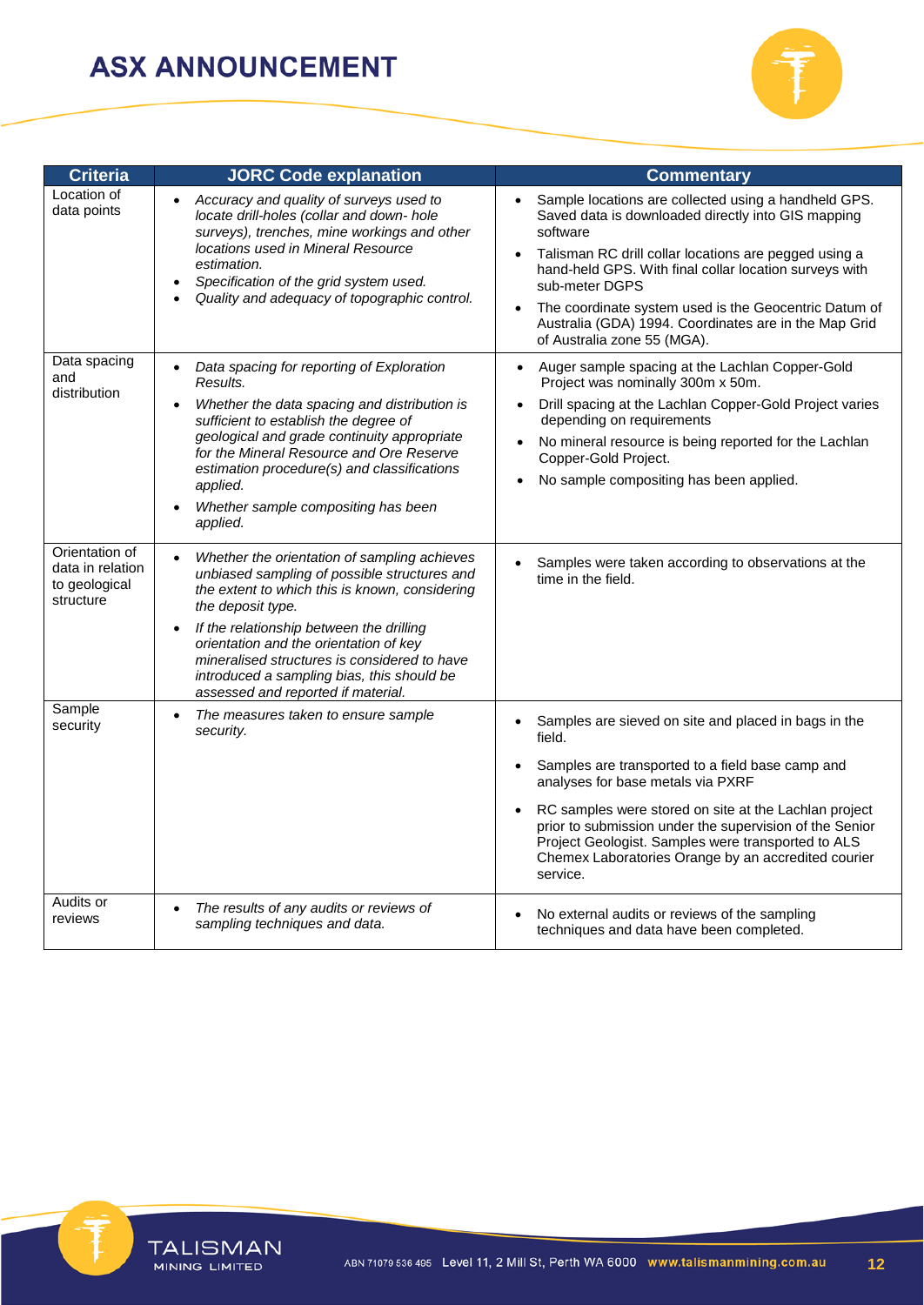

## **Section 2 Reporting of Exploration Results**

#### (Criteria listed in the preceding section also apply to this section)

| <b>Criteria</b>                                  | <b>JORC Code explanation</b>                                                                                                                                                                                                                                                                                                                                                                                                                                                                                                                                                                                                                   | <b>Commentary</b>                                                                                                                                                                                                                                                                                                                                                                                                                                                                                                                                                                                                                                                                                                                                                                                                                                                                                                                                                                                                                                                                                                                                                    |  |  |
|--------------------------------------------------|------------------------------------------------------------------------------------------------------------------------------------------------------------------------------------------------------------------------------------------------------------------------------------------------------------------------------------------------------------------------------------------------------------------------------------------------------------------------------------------------------------------------------------------------------------------------------------------------------------------------------------------------|----------------------------------------------------------------------------------------------------------------------------------------------------------------------------------------------------------------------------------------------------------------------------------------------------------------------------------------------------------------------------------------------------------------------------------------------------------------------------------------------------------------------------------------------------------------------------------------------------------------------------------------------------------------------------------------------------------------------------------------------------------------------------------------------------------------------------------------------------------------------------------------------------------------------------------------------------------------------------------------------------------------------------------------------------------------------------------------------------------------------------------------------------------------------|--|--|
| Mineral<br>tenement and<br>land tenure<br>status | Type, reference name/number, location and<br>ownership including agreements or material<br>issues with third parties such as joint ventures,<br>partnerships, overriding royalties, native title<br>interests, historical sites, wilderness or<br>national park and environmental settings.<br>The security of the tenure held at the time of<br>reporting along with any known impediments<br>to obtaining a licence to operate in the area.                                                                                                                                                                                                  | The Lachlan Copper Gold Project currently comprises<br>$\bullet$<br>12 granted exploration licences:<br>O EL8547, EL8571, EL8638, EL8657, EL8658 and<br>EL8680 held by Bacchus Resources P/L<br>("Bacchus") with Haverford Holdings Pty Ltd<br>("Haverford"), a wholly owned subsidiary of<br>Talisman Mining Limited, earning up to a 80%<br>interest (Refer Talisman ASX announcement<br>"Further NSW Gold and Base Metals Tenure<br>Secured" 09 January 2018);<br>EL8615, EL8659 and EL8677 held by Haverford<br>$\circ$<br>with Bacchus entitled to receive a 20% interest<br>(Refer Talisman ASX announcement "Further NSW<br>Gold and Base Metals Tenure Secured" 09 January<br>$2018$ ;<br>EL8414 held by Peel Mining Limited with Haverford<br>$\circ$<br>earning up to a 75% interest (Refer Talisman ASX<br>announcement "AGM Presentation" 23 November<br>2017); and<br>EL8719 and EL 8718 held 100% by Haverford.<br>$\circ$<br>There are no known Native Title Claims over the<br>$\bullet$<br>Lachlan Copper-Gold Project.<br>All tenements are in good standing and there are no<br>$\bullet$<br>existing known impediments to exploration or mining. |  |  |
| Exploration<br>done by other<br>parties          | Acknowledgment and appraisal of exploration<br>$\bullet$<br>by other parties.                                                                                                                                                                                                                                                                                                                                                                                                                                                                                                                                                                  | The Lachlan Copper-Gold Project has been subject to<br>exploration by numerous previous explorers.<br>Exploration work on has included diamond, RC and Air<br>$\bullet$<br>Core drilling, ground and down-hole EM surveys, soil<br>sampling, geological interpretation and other<br>geophysics (magnetics, gravity).                                                                                                                                                                                                                                                                                                                                                                                                                                                                                                                                                                                                                                                                                                                                                                                                                                                 |  |  |
| Geology                                          | Deposit type, geological setting and style of<br>$\bullet$<br>mineralisation.                                                                                                                                                                                                                                                                                                                                                                                                                                                                                                                                                                  | The Lachlan Copper-Gold Project lies within the Central<br>$\bullet$<br>Lachlan Fold belt in NSW.<br>The Lachlan Copper-Gold Project is considered<br>$\bullet$<br>prospective for epithermal style base-metal and<br>precious metal mineralisation, orogenic mineralisation,<br>and Cobar style base-metal mineralisation.                                                                                                                                                                                                                                                                                                                                                                                                                                                                                                                                                                                                                                                                                                                                                                                                                                          |  |  |
| Drill-hole<br>Information                        | A summary of all information material to the<br>understanding of the exploration results<br>including a tabulation of the following<br>information for all Material drill-holes:<br>easting and northing of the drill-hole collar<br>elevation or RL (Reduced Level -<br>elevation above sea level in metres) of the<br>drill-hole collar<br>dip and azimuth of the hole<br>down hole length and interception depth<br>hole length.<br>$\bullet$<br>If the exclusion of this information is justified<br>on the basis that the information is not<br>material and this exclusion does not detract<br>from the understanding of the report, the | Relevant drill hole information relating to the Lachlan<br>Copper - Gold Project is included in Table 1: Drill-hole<br>Information Summary, Lachlan Copper-Gold Project,<br>and Table 2: RC drill-hole assay intersections for the<br>Lachlan Cu-Au Project:<br>Historical drilling intercepts have been appropriately<br>٠<br>referenced to source information.                                                                                                                                                                                                                                                                                                                                                                                                                                                                                                                                                                                                                                                                                                                                                                                                     |  |  |



**TALISMAN**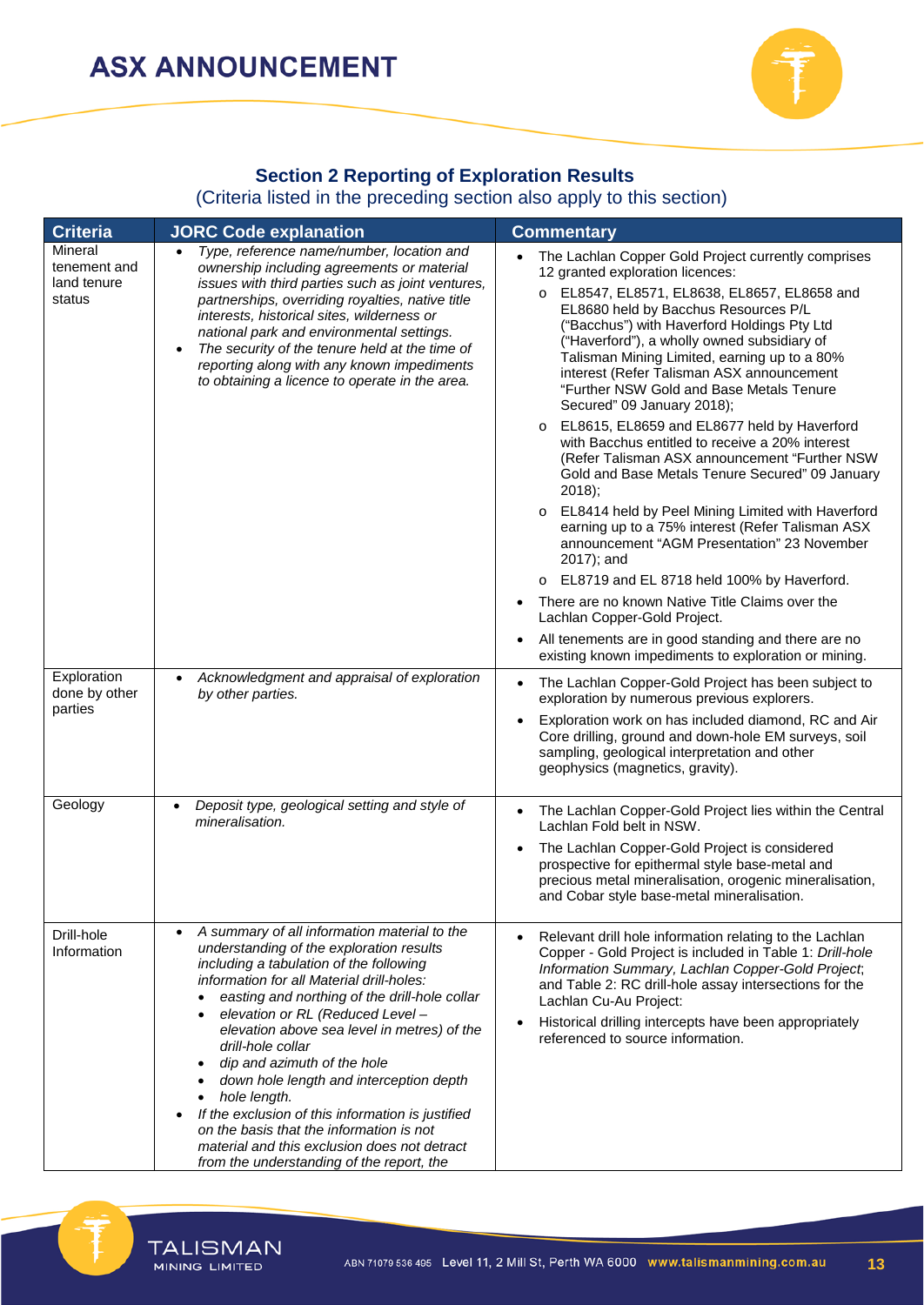

| <b>Criteria</b>                                                                 | <b>JORC Code explanation</b>                                                                                                                                                                                                                                                                                                                                                                                                                                                                                                                                                                                               | <b>Commentary</b>                                                                                                                                                                                                                                                                                                                                                                                                                                                                             |  |  |
|---------------------------------------------------------------------------------|----------------------------------------------------------------------------------------------------------------------------------------------------------------------------------------------------------------------------------------------------------------------------------------------------------------------------------------------------------------------------------------------------------------------------------------------------------------------------------------------------------------------------------------------------------------------------------------------------------------------------|-----------------------------------------------------------------------------------------------------------------------------------------------------------------------------------------------------------------------------------------------------------------------------------------------------------------------------------------------------------------------------------------------------------------------------------------------------------------------------------------------|--|--|
|                                                                                 | Competent Person should clearly explain why<br>this is the case.                                                                                                                                                                                                                                                                                                                                                                                                                                                                                                                                                           |                                                                                                                                                                                                                                                                                                                                                                                                                                                                                               |  |  |
| Data<br>aggregation<br>methods                                                  | In reporting Exploration Results, weighting<br>$\bullet$<br>averaging techniques, maximum and/or<br>minimum grade truncations (e.g. cutting of<br>high grades) and cut-off grades are usually<br>material and should be stated.<br>Where aggregate intercepts incorporate short<br>lengths of high grade results and longer<br>lengths of low grade results, the procedure<br>used for such aggregation should be stated<br>and some typical examples of such<br>aggregations should be shown in detail.<br>The assumptions used for any reporting of<br>$\bullet$<br>metal equivalent values should be clearly<br>stated. | Significant intersections reported from the Lachlan<br>Copper-Gold Project are based on greater than 0.5%<br>Cu and/or 0.5g/t Au and may include up to 3m of<br>internal dilution, with a minimum composite grade of<br>0.5% Cu and or 0.5g/t Au.<br>Cu grades used for calculating significant intersections<br>are uncut.<br>All results reported in this document have been derived<br>from 1m split samples.<br>Length weighted intercepts are reported for mineralised<br>intersections. |  |  |
| Relationship<br>between<br>mineralisation<br>widths and<br>intercept<br>lengths | These relationships are particularly important<br>$\bullet$<br>in the reporting of Exploration Results.<br>If the geometry of the mineralisation with<br>$\bullet$<br>respect to the drill-hole angle is known, its<br>nature should be reported.<br>If it is not known and only the down hole<br>$\bullet$<br>lengths are reported, there should be a clear<br>statement to this effect (e.g. 'down hole length,<br>true width not known').                                                                                                                                                                               | Drill-holes relating to the Lachlan Copper-Gold Project<br>are reported as down hole intersections. True widths of<br>reported mineralisation are not known at this time.                                                                                                                                                                                                                                                                                                                     |  |  |
| Diagrams                                                                        | Appropriate maps and sections (with scales)<br>$\bullet$<br>and tabulations of intercepts should be<br>included for any significant discovery being<br>reported These should include, but not be<br>limited to a plan view of drill-hole collar<br>locations and appropriate sectional views.                                                                                                                                                                                                                                                                                                                              | Appropriate maps with scale are included within the<br>$\bullet$<br>body of the accompanying document.                                                                                                                                                                                                                                                                                                                                                                                        |  |  |
| <b>Balanced</b><br>reporting                                                    | Where comprehensive reporting of all<br>$\bullet$<br>Exploration Results is not practicable,<br>representative reporting of both low and high<br>grades and/or widths should be practiced to<br>avoid misleading reporting of Exploration<br>Results.                                                                                                                                                                                                                                                                                                                                                                      | Contouring of geochemical PXRF data provides an<br>appropriate representation of the results<br>The accompanying document is considered to represent<br>a balanced report.                                                                                                                                                                                                                                                                                                                    |  |  |
| Other<br>substantive<br>exploration<br>data                                     | Other exploration data, if meaningful and<br>٠<br>material, should be reported including (but<br>not limited to): geological observations;<br>geophysical survey results; geochemical<br>survey results; bulk samples - size and<br>method of treatment; metallurgical test<br>results; bulk density, groundwater,<br>geotechnical and rock characteristics;<br>potential deleterious or contaminating<br>substances.                                                                                                                                                                                                      | All meaningful and material information is reported.                                                                                                                                                                                                                                                                                                                                                                                                                                          |  |  |